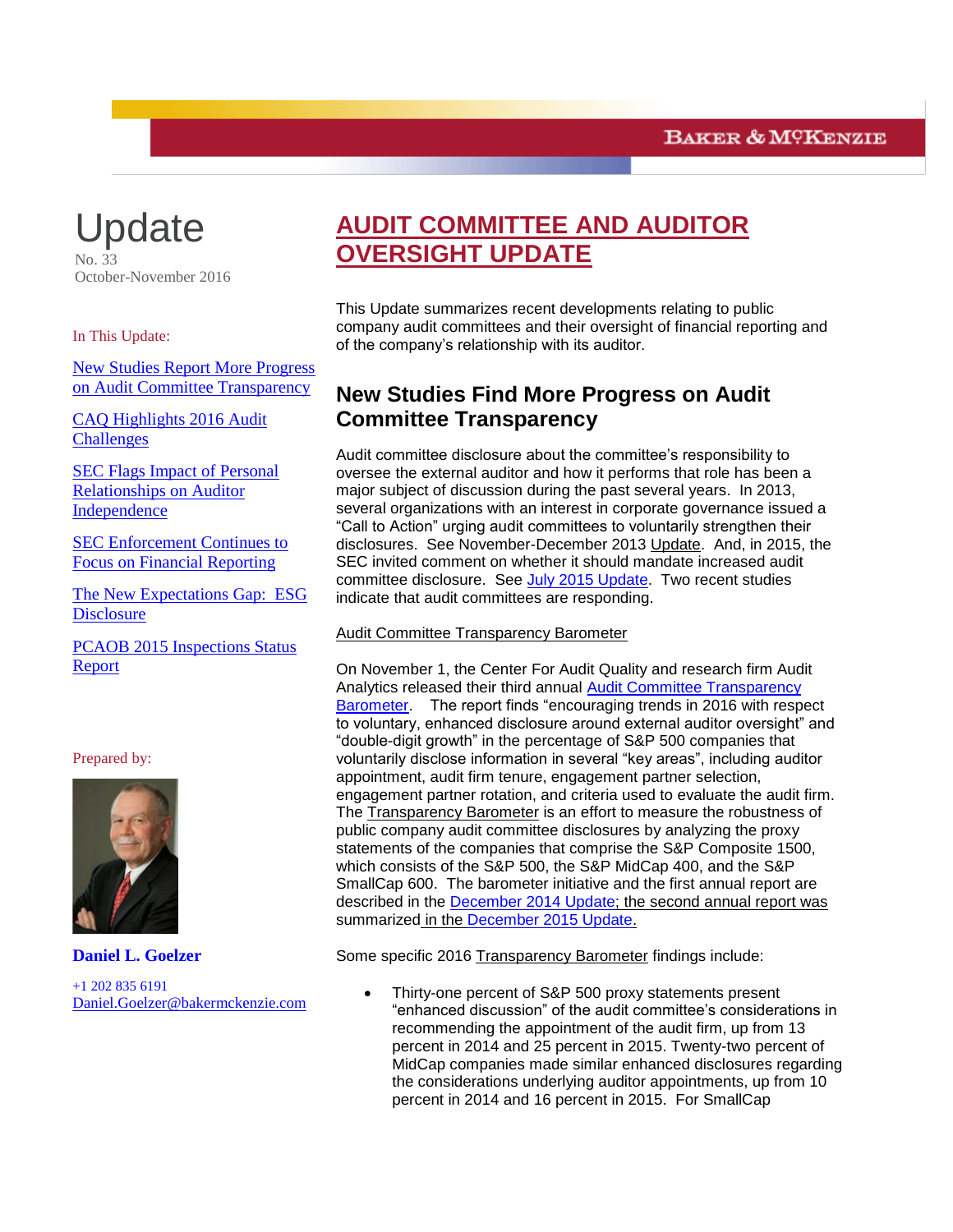companies, the comparable percentages were 17 percent in 2016, 11 percent in 2015, and 8 percent in 2014.

- Audit committee disclosure of the length of the auditor's service is close to becoming the norm, rather than the exception. In 2016, 59 percent of S&P 500 companies disclosed the auditor's tenure, while 45 percent of MidCap companies and 48 percent of SmallCap companies made tenure disclosure.
- In 2016, 17 percent of S&P 500 companies disclosed that the audit committee was responsible for negotiating audit fees, double the 8 percent that made this disclosure in 2014. Only 3 percent and 4 percent of Mid and SmallCap companies respectively disclosed the audit committee's role in fee negotiations (up from 1 percent in both cases in 2014). In contrast, roughly one-third of companies in all three size categories made 2016 disclosures concerning the reasons for changes in the audit fee.
- Forty-three percent of S&P 500 companies disclosed that the audit committee played a role in engagement partner selection, while 39 percent disclosed that the engagement partner rotates every five years. Both of these disclosures were far less common at MidCap and SmallCap companies.

### EY Center for Board Matters Report

In mid-October, the EY Center for Board Matters (EYCBM) released its fifth annual report on audit committee disclosures, [Audit Committee](http://www.ey.com/gl/en/issues/governance-and-reporting/ey-audit-committee-reporting-to-shareholders-in-2016)  [Reporting to Shareholders in 2016,](http://www.ey.com/gl/en/issues/governance-and-reporting/ey-audit-committee-reporting-to-shareholders-in-2016) based on the 2016 proxy statements of the 78 Fortune 100 companies that filed proxy statements each year from 2012 to 2016. (The 2015 EYCBM Report is summarized in the [October-November 2015 Update.](http://www.bakermckenzie.com/-/media/files/insight/publications/2015/11/audit-committee-and-auditor/nl_na_auditcommitteeupdate_nov15.pdf?la=en)) Like the Transparency Barometer, the EYCBM Report finds that "voluntary audit-related disclosures continue to trend upward" at these large companies.

Highlights of the new EYCBM Report include:

- Half of the 78 Fortune 100 companies disclosed factors that the audit committee considered in assessing the "qualifications and work quality" of the external auditor. This reflects an increase from 42 percent in 2015 and only 17 percent in 2012.
- Seventy-three percent of the companies stated that the audit committee believed that the choice of external auditor was in the best interests of the company and/or the shareholders. In 2015, this percentage was 63 percent, while only 3 percent made a best-interests disclosure in 2012.
- The audit committees of 82 percent of the companies stated that the committee is responsible for the appointment, compensation, and oversight of the external auditor; in 2012, 42 percent provided such disclosure.
- Nearly a third of the companies disclosed the reasons for changes in fees paid to the external auditor (including one-time events, such as a merger or acquisition). In 2012, 9 percent of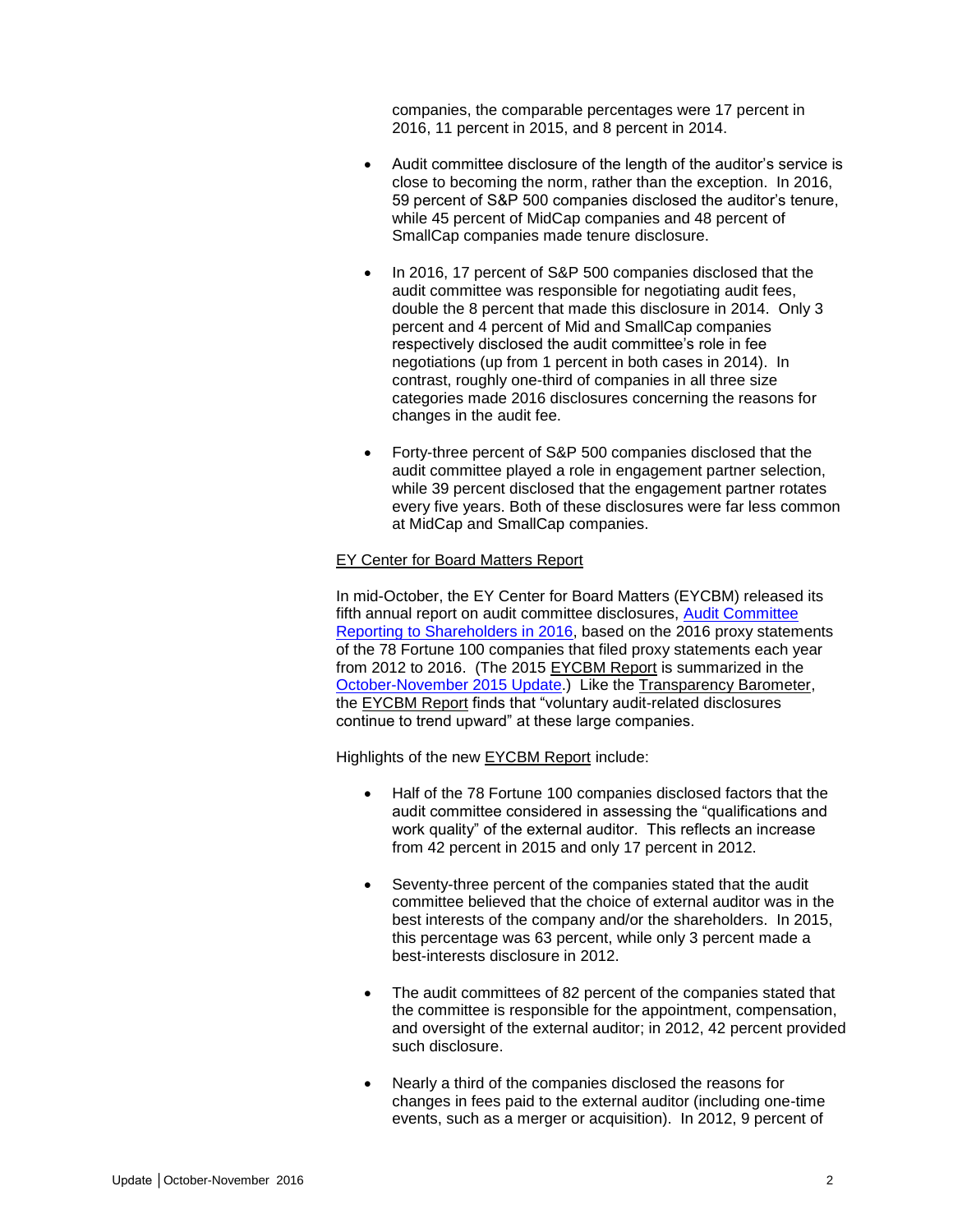Fortune 100 companies provided an explanation for changes in audit fees.

 Since 2012, disclosure that the audit committee was involved in the selection of the lead audit partner has grown dramatically. Seventy-three percent of the companies in the study made such disclosure in 2016, compared to 1 percent in 2012.

In one area, the EYCBM Report found that audit committees have become more reticent. In 2016, 6 percent of companies disclosed topics that the auditor and audit committee discussed. This reflects a decline from 8 percent that provided such disclosure in 2015. The report states that issues discussed included "testing and evaluation of internal controls, enterprise risk management, cybersecurity and other information technology matters, subsidiaries and accounts, tax and legal matters."

Comment: Audit committees should be aware of the types of voluntary disclosures concerning the committee's responsibilities and activities that their peers are making and consider expanding their own disclosures to match. The Transparency Barometer includes company-specific examples of actual disclosures in the areas surveyed, and companies and their audit committees may find it useful to review those precedents. Enhanced voluntary disclosure may head off shareholder demands (such as those made in recent years by the United Brotherhood of Carpenters Pension Fund) for more audit committee information, and is, in any event, becoming a best practice. Further, as discussed in the [October-](http://www.bakermckenzie.com/-/media/files/insight/publications/2015/11/audit-committee-and-auditor/nl_na_auditcommitteeupdate_nov15.pdf?la=en)[November 2015 Update,](http://www.bakermckenzie.com/-/media/files/insight/publications/2015/11/audit-committee-and-auditor/nl_na_auditcommitteeupdate_nov15.pdf?la=en) many commenters on the SEC's audit committee disclosure concept release pointed to the increase in voluntary audit committee transparency as evidence that the SEC should refrain from adding requirements in this area.

# <span id="page-2-0"></span>**CAQ Highlights 2016 Audit Challenges**

On October 4, the Center for Audit Quality issued an Alert discussing some of the key "judgmental or complex" audit areas likely to be significant during the upcoming audit cycle. The Alert, Select Auditing [Considerations for the 2016 Audit Cycle,](http://www.thecaq.org/caq-alert-2016-01-select-auditing-considerations-2016-audit-cycle) includes issues identified by the Public Company Accounting Oversight Board in recent PCAOB Staff Inspection Briefs. This is the CAQ's fourth annual Alert highlighting current audit challenges. (The 2015 Alert is summarized in the [December 2015 Update.](http://www.bakermckenzie.com/-/media/files/insight/publications/2015/12/audit-committee/nl_washington_auditupdate_dec15.pdf?la=en))

The CAQ's 2016 Alert identifies and discusses seven topics:

 Improving Transparency through Disclosure of Engagement Partner and Certain Other Participants in Audits. For audit opinions issued after January 31, 2017, a new PCAOB rule will require the auditor to file a report with the PCAOB identifying the engagement partner; for opinions issued after June 30, the report must also identify certain other accounting firms that participated in the audit. These PCAOB filings will be publicly-available. The new reporting requirement may impact audit committee oversight, and the CAQ observes that, while there are "no incremental requirements with respect to communications to the audit committee, auditors may consider briefing the audit committee" on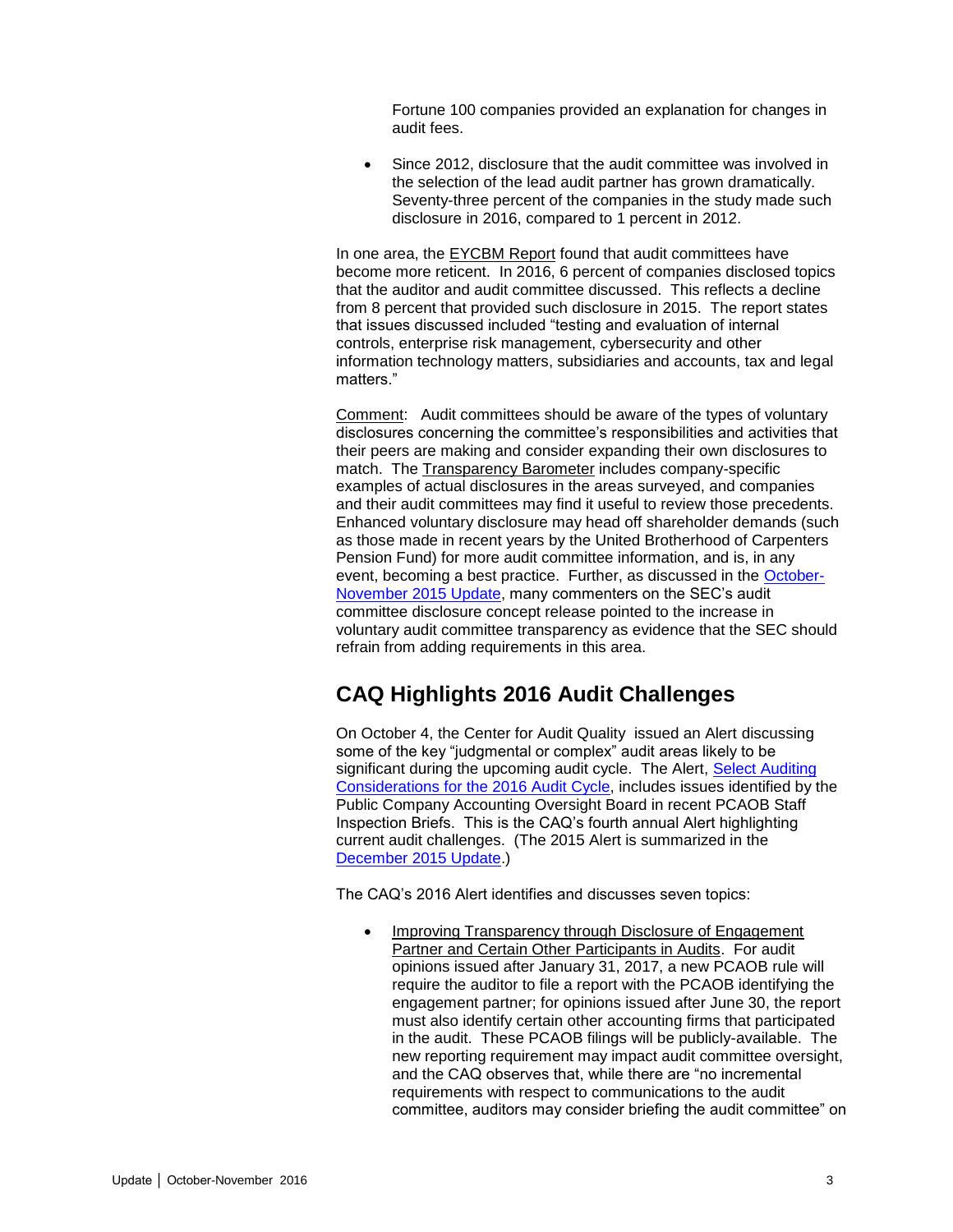the new rule. (The PCAOB transparency provisions are discussed in the [December 2015 Update.](http://www.bakermckenzie.com/-/media/files/insight/publications/2015/12/audit-committee/nl_washington_auditupdate_dec15.pdf?la=en))

- Improper Alteration of Audit Documentation. The PCAOB has brought several enforcement actions involving situations in which auditors have altered their work papers after the completion of the audit in order to present a more favorable picture of the audit to the Board's inspection staff. The CAQ points out that "the PCAOB's rules require the auditor to cooperate with the Board's oversight activities and that failure to do so (including providing improperly altered documents or misleading information to the PCAOB's staff) can result in disciplinary actions with severe consequences."
- Effective Communication with Audit Committees. In 2012, the PCAOB adopted new requirements concerning the information that auditors must communicate to audit committees, and verifying compliance with those standards has been an element of subsequent PCAOB inspections. The CAQ warns that auditors "should continue to focus on their communication with audit committees" since the PCAOB has reported (see [April 2016](http://www.bakermckenzie.com/-/media/files/insight/publications/2016/04/audit-committee-and-auditor-oversight-update/nl_na_auditupdate_apr16.pdf?la=en)  [Update\)](http://www.bakermckenzie.com/-/media/files/insight/publications/2016/04/audit-committee-and-auditor-oversight-update/nl_na_auditupdate_apr16.pdf?la=en) that its preliminary 2015 inspection results "indicate certain deficiencies in communication related to the overall audit strategy, timing of the audit, and all of the significant risks the firms had identified."
- Assessing and Responding to Risks of Material Misstatement. In 2015, the PCAOB issued a report on the observations of its inspections program with respect to auditor compliance with the Board's risk assessment auditing standards. See [October-](http://www.bakermckenzie.com/-/media/files/insight/publications/2015/11/audit-committee-and-auditor/nl_na_auditcommitteeupdate_nov15.pdf?la=en)[November 2015 Update.](http://www.bakermckenzie.com/-/media/files/insight/publications/2015/11/audit-committee-and-auditor/nl_na_auditcommitteeupdate_nov15.pdf?la=en) The CAQ notes that, in this report, the PCAOB staff recommended that, in order to strengthen audit quality, auditors should continue to focus on the application of the risk assessment standards.
- Internal Control over Financial Reporting (ICFR). ICFR auditing has been the major source of audit deficiencies in PCAOB inspection reports during the past several years and, accordingly, has become the subject of intensified audit effort. The CAQ advises auditors to "continue to focus on performing procedures to identify, test and evaluate controls that address the assessed risk of material misstatement, and in particular those controls that contain a review element." In addition, the CAQ cites recent SEC staff statements reminding companies and their auditors of the need to focus "on internal control-related implications of the implementation of new accounting standards, including those that relate to disclosures of the implementation status during the transition period, where applicable." New accounting requirements with ICFR implications include revenue recognition, leasing, and financial instruments. The CAQ also states that "testing of internal controls over income tax accounting and disclosures, another complex area, continues to warrant auditor attention."
- Segment Identification and Disclosure. The CAQ recommends that auditors "continue to focus on the design and operating effectiveness of management's controls over segment reporting"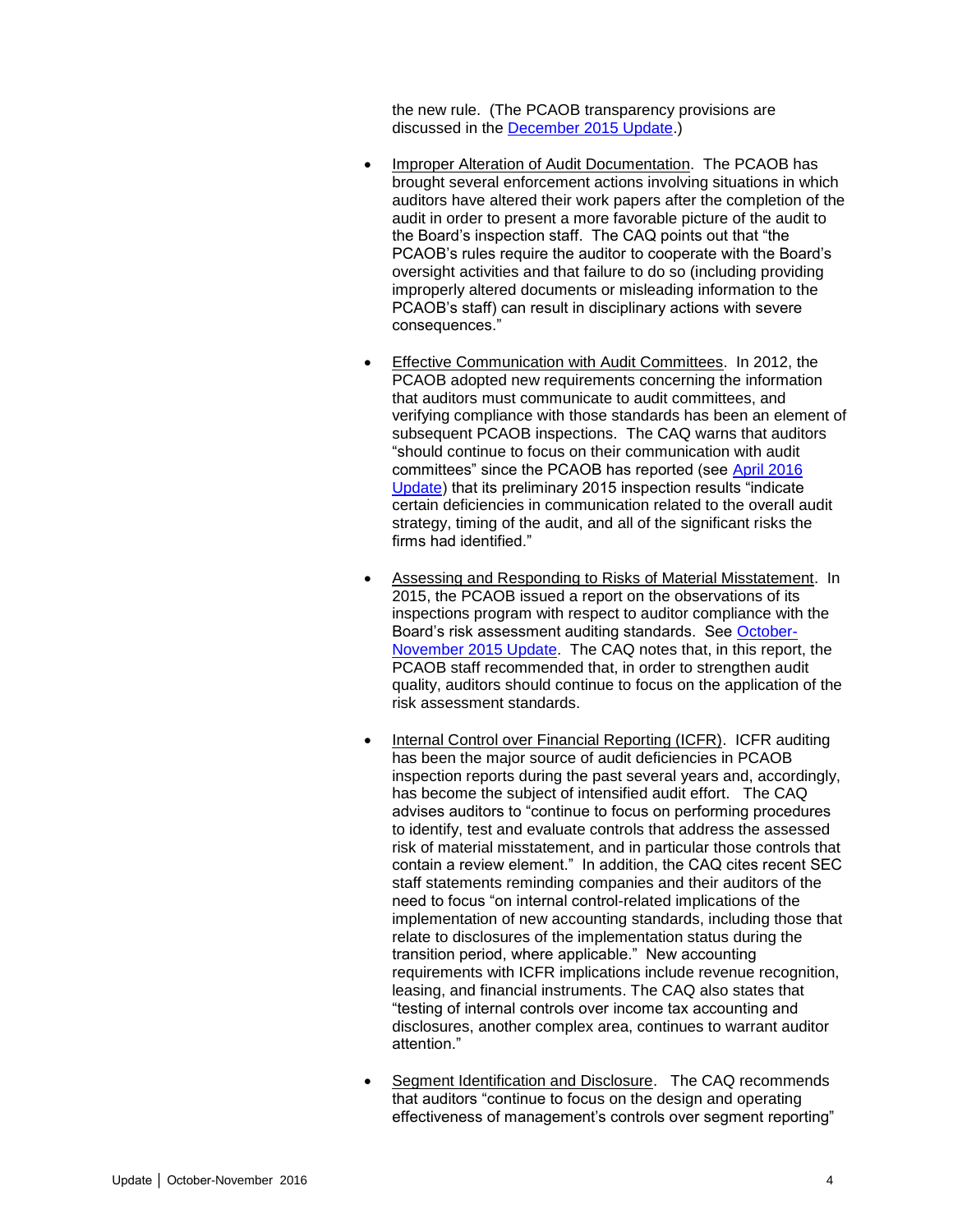since this is an area the SEC staff has recently emphasized. The CAQ points out that "[t]ests of controls related to management's determination of operating and reportable segments -- as well as controls over monitoring of events giving rise to changes in segment determination and disclosure controls -- were also identified as potential focus areas for 2016 PCAOB inspections."

 Going Concern. The CAQ highlights new accounting requirements relating to disclosures concerning whether the company is a going concern. Effective December 16, 2016, management is required to perform a going concern assessment and to make footnote disclosure when there is substantial doubt about the company's ability to continue as a going concern during the year following the issuance of the financial statements. The PCAOB has indicated that management's determination that no disclosure is required is "not conclusive as to whether an explanatory paragraph is required in the auditor's report."

In addition to these seven topics, the CAQ also identifies "Additional Considerations" that auditors should "continue to focus on." These additional areas, which largely parallel audit challenges included in the 2015 CAQ Alert, are:

- Auditing accounting estimates, including fair value measurements.
- Assessment of whether cybersecurity risks present risks of material misstatement to the issuer's financial statements.
- Auditor independence, including the impact of consulting, advisory and other services.
- Compliance with the PCAOB's standard on auditing transactions with related parties.
- Use of software audit tools to perform substantive testing and risk assessment procedures.

Comment: While the CAQ's Alert is aimed at auditors, not audit committees, it provides a road map for audit committees regarding the topics that auditors are likely to view as posing the greatest audit risks – and the highest likelihood of PCAOB inspection attention. As such, the Alert may help audit committees better understand the perspective from which their audit firms will approach 2016 engagements.

## <span id="page-4-0"></span>**SEC Flags Impact of Personal Relationships on Auditor Independence**

Two recent SEC enforcement actions underscore the risk that personal relationships between audit firm personnel and company staff may compromise the auditor's independence. These relationships are difficult to monitor, and the area is one that audit committees seldom explore as part of their consideration of the audit firm's compliance with independence requirements. The new SEC cases may, however, force audit committees to pay more attention to this type of independence risk.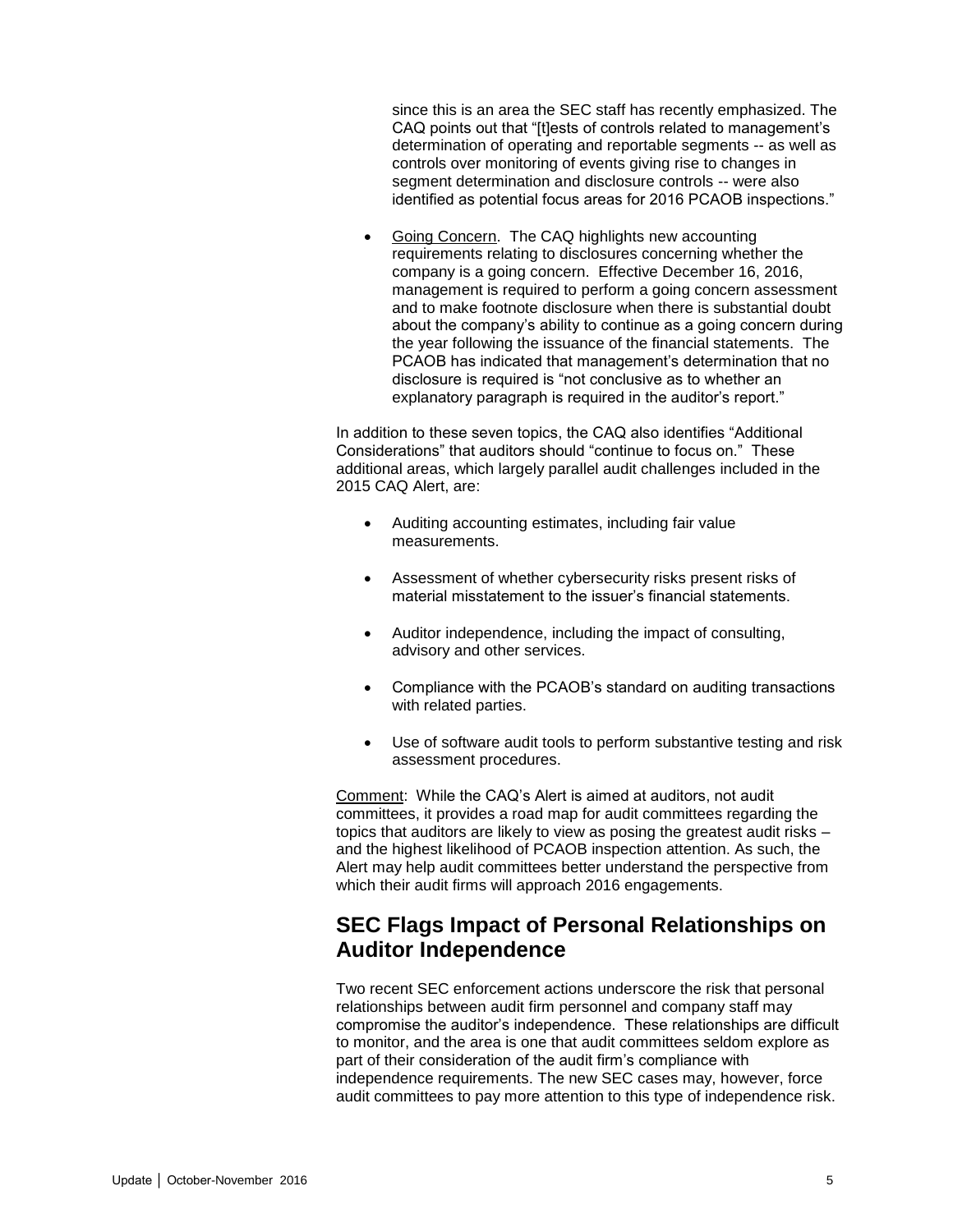#### **Background**

The SEC's auditor independence rules provide that an accountant is not independent if "a reasonable investor with knowledge of all relevant facts and circumstances would conclude that the accountant is not capable of exercising objective and impartial judgment" based on "all relevant circumstances." The threats to independence that arise from financial or business relationships between the company and its affiliates and the audit firm and its affiliates are fairly well-recognized and are addressed with specificity in the rules. There are, however, no bright lines as to how the "reasonable investor" test of independence applies in the sphere of personal, nonfinancial relationships. The two recent cases provide some guidance, but also raise some new questions.

#### Romantic Relationship Case

The first case, [Ernst & Young LLP, Robert J. Brehl, CPA, Pamela J.](https://www.sec.gov/litigation/admin/2016/34-78873.pdf?_ga=1.100803524.494301763.1455296730)  [Hartford, CPA, and Michael T. Kamienski, CPA,](https://www.sec.gov/litigation/admin/2016/34-78873.pdf?_ga=1.100803524.494301763.1455296730) involved a situation in which the accounting firm partner in charge of an engagement maintained a secret romantic relationship for several years with the audit client's chief accounting officer. Despite this relationship, the engagement partner participated in audit committee meetings at which the accounting firm represented that it was independent of the company. The chief accounting officer participated in the same audit committee meetings and also signed management representation letters stating that company management had no knowledge of facts or circumstances that would prevent the accounting firm from qualifying as independent of the company for purposes of the SEC's rules.

Although there were earlier red flags, the accounting firm did not actually become aware of the secret romance until a company vice president filed a whistleblower complaint, and the company conducted an internal investigation. The accounting firm then withdrew its opinions with respect to the prior two years, and the company was forced to obtain a re-audit from another accounting firm.

The SEC charged the firm, the engagement partner, and the chief accounting officer with independence violations, improper professional conduct, and with aiding and abetting violations of the public company reporting requirements. The case was settled by consents under which the engagement partner and the chief accounting officer were fined \$25,000 each and barred from practicing before the Commission, with the right to reapply after, respectively, 3 years and 1 year. The accounting firm was ordered to pay disgorgement and penalties totaling \$4.37 million.

#### Social Relationship Case

The second case, [Ernst & Young LLP and Gregory S. Bednar, CPA,](https://www.sec.gov/litigation/admin/2016/34-78872.pdf?_ga=1.199977067.494301763.1455296730) involved a different type of personal relationship. The accounting firm assigned one of its partners to serve as the coordinating partner of a troubled account with responsibility to "mend" the relationship. The coordinating partner accomplished this mission by developing a close personal relationship with the company's CFO and members of the CFO's family, including "frequent overnight, out-of-town trips, with the CFO and his family \* \* \* all of which were social in nature and did not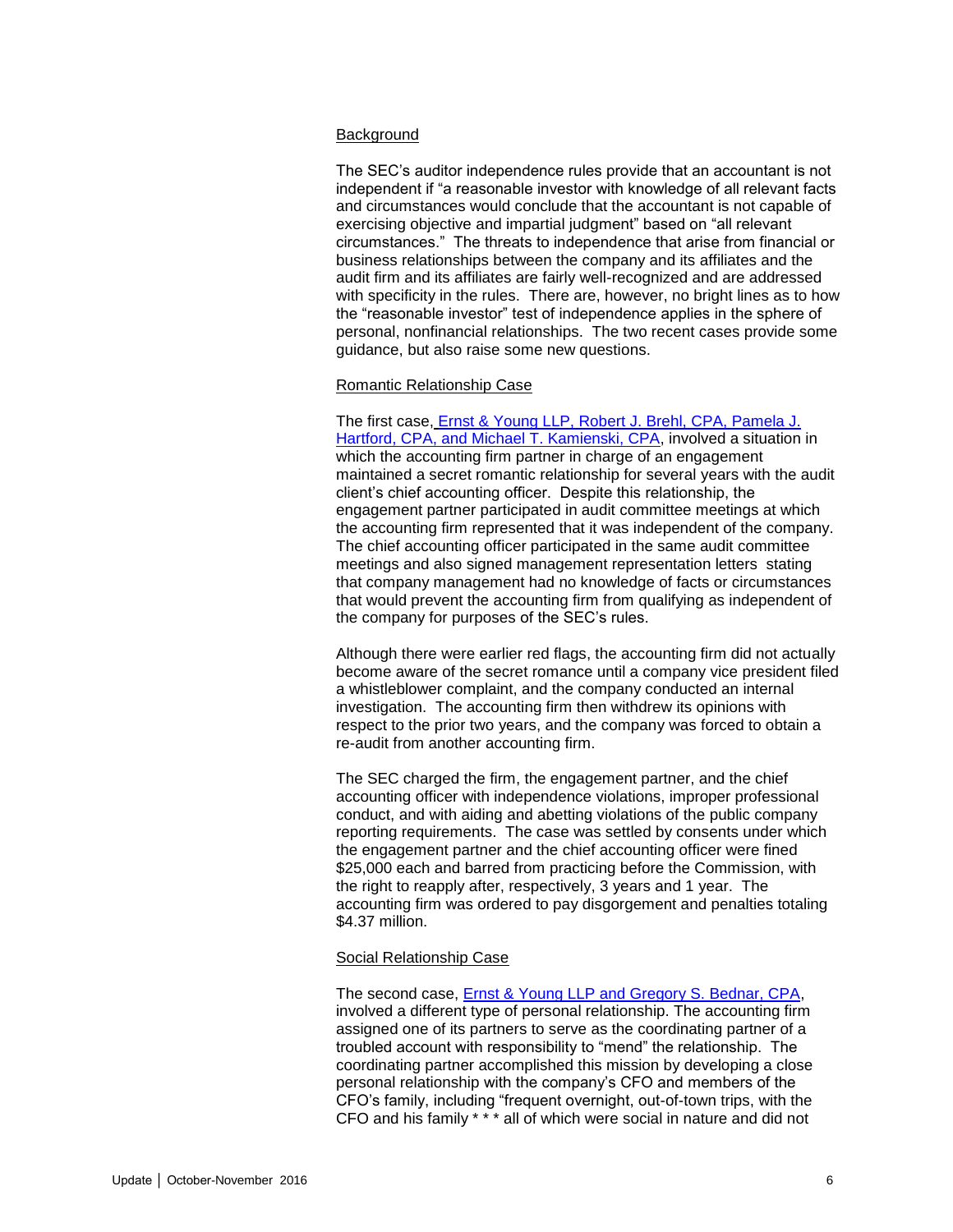have a valid business purpose." In addition, the coordinating partner and the CFO "attended sporting events and socialized near the Issuer's headquarters in the greater New York City area to an excessive degree," and the partner made gifts of tickets to sporting events and other things of value to the CFO. As a result of these and other activities, the coordinating partner incurred approximately \$109,000 in entertainmentrelated expenses in connection with the 2012, 2013, and 2014 audits. The majority of these expenses were billed to the company as audit expenses.

The SEC found that, as a result of the coordinating partner's conduct, the partner and the firm lacked independence from the company. The SEC charged the accounting firm and the coordinating partner with violations of the independence rules and with engaging in improper professional conduct. The respondents consented to settlements, and the coordinating partner agreed to a fine of \$45,000 and a bar from practicing before the Commission, with a right to reapply after three years. The accounting firm was ordered to pay disgorgement and penalties totaling \$4.975 million.

Comment: These kinds of personal relationships are hard to detect and audit committees must necessarily rely on the accounting firm as the first line of defense against relationships that compromise independence. Close non-romantic relationships between auditors and financial reporting staff are especially difficult to evaluate because some level of business development or relationship building entertainment is common, and the question of when such activity crosses the line into erosion of auditor independence is a matter of judgment. Nonetheless, there are steps that companies and audit committees can take to police this area. For example:

- While it isn't feasible to identify and provide training with respect to every possible type of financial reporting misconduct, employees should be periodically reminded of the existence of company hotlines and other avenues for whistleblowing, and complaints received should be carefully reviewed. In the first case above, the SEC alleges that rumors of the illicit affair were rampant at the company, and the matter was ultimately uncovered as a result of a whistleblower complaint.
- Some companies prohibit employees from accepting anything of value from suppliers, and enforcement of such a policy with respect to the outside auditor would provide a bright line standard. Alternatively, a reporting system could be implemented under which financial reporting personnel are required to memorialize their nonbusiness interactions with members of the audit firm so that these contacts can be reviewed and evaluated.
- Entertainment costs that the auditor bills to the company should be scrutinized. While asking the company to reimburse the auditor for socializing with the company's staff is unusual, if it occurs, it would be prudent to inquire into the circumstances and evaluate the underlying activities from an auditor independence stand-point.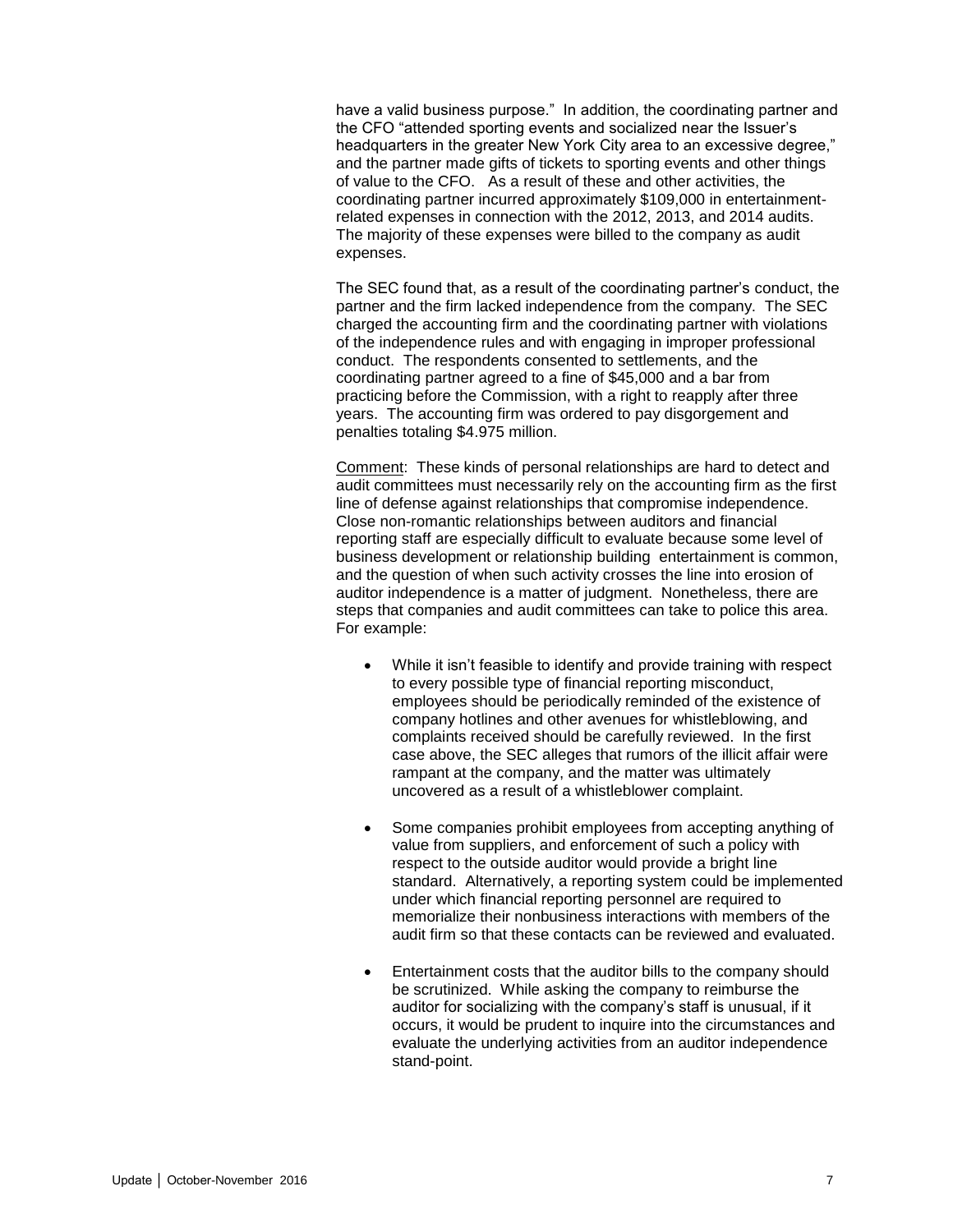## <span id="page-7-0"></span>**SEC Continues to Ramp Up Financial Reporting and Auditing Enforcement**

On October 11, the SEC [announced](https://www.sec.gov/news/pressrelease/2016-212.html) the results of its fiscal year 2016 enforcement program. Financial reporting and auditing cases continued to play a prominent role on the enforcement docket.

The agency stated that it filed 868 enforcement actions – a record number for a single year – "exposing financial reporting-related misconduct by companies and their executives and misconduct by registrants and gatekeepers" and that this total reflected the SEC's continuing efforts "to enhance its use of data to detect illegal conduct and expedite investigations." In these 868 cases, the SEC asserts that it obtained "over \$4 billion" in disgorgement and monetary penalties; this compares with 807 enforcement actions and \$4.19 billion in fiscal 2015, and 755 actions in which \$4.16 billion was ordered to be paid in 2014.

With respect to public company financial reporting, the SEC cites the following –

- "Important actions against auditing firms for violating auditor independence rules," including "first-of-its kind" independence cases predicated on close personal relationships with audit clients (see the prior item in this Update).
- A series of financial fraud/disclosure cases against public companies and/or their executives.
- The "second non-independence case against a major audit firm since 2009" in which the firm and two partners were charged with "ignoring red flags and fraud risks."
- Cases holding "attorney, accountants and other gatekeepers accountable for failures to comply with professional standards."
- Sanctions imposed against "a consultant to a Texas-based oil company based on charges that he improperly evaluated the severity of the company's internal control deficiencies (in addition to charges against the company, senior executives, and an outside auditor)." See [April 2016 Update.](http://www.bakermckenzie.com/-/media/files/insight/publications/2016/04/audit-committee-and-auditor-oversight-update/nl_na_auditupdate_apr16.pdf?la=en)
- Successful litigation against the former CEO of a biopharmaceutical company in a case alleging that the CEO, among other things, falsified certifications included with the company's annual and quarterly reports filed with the SEC.

On September 22, shortly before the FY 2016 enforcement statistics were released, the SEC's Director of the Division of Enforcement, Andrew Ceresney, delivered a [speech](https://www.sec.gov/news/speech/ceresney-enforcement-focus-on-auditors-and-auditing.html) which provides some context for the SEC's financial reporting enforcement program, particularly as it relates to auditing and auditors. He points out that, as described in several prior Updates, when current SEC Chair Mary Jo White arrived at the SEC in 2013, she implemented a plan to refocus the enforcement program on financial reporting issues and gatekeepers. As part of that initiative, the SEC created the Financial Reporting and Audit Task Force to concentrate on developing these types of cases and announced "Operation Broken Gate" to identify cases against auditors and other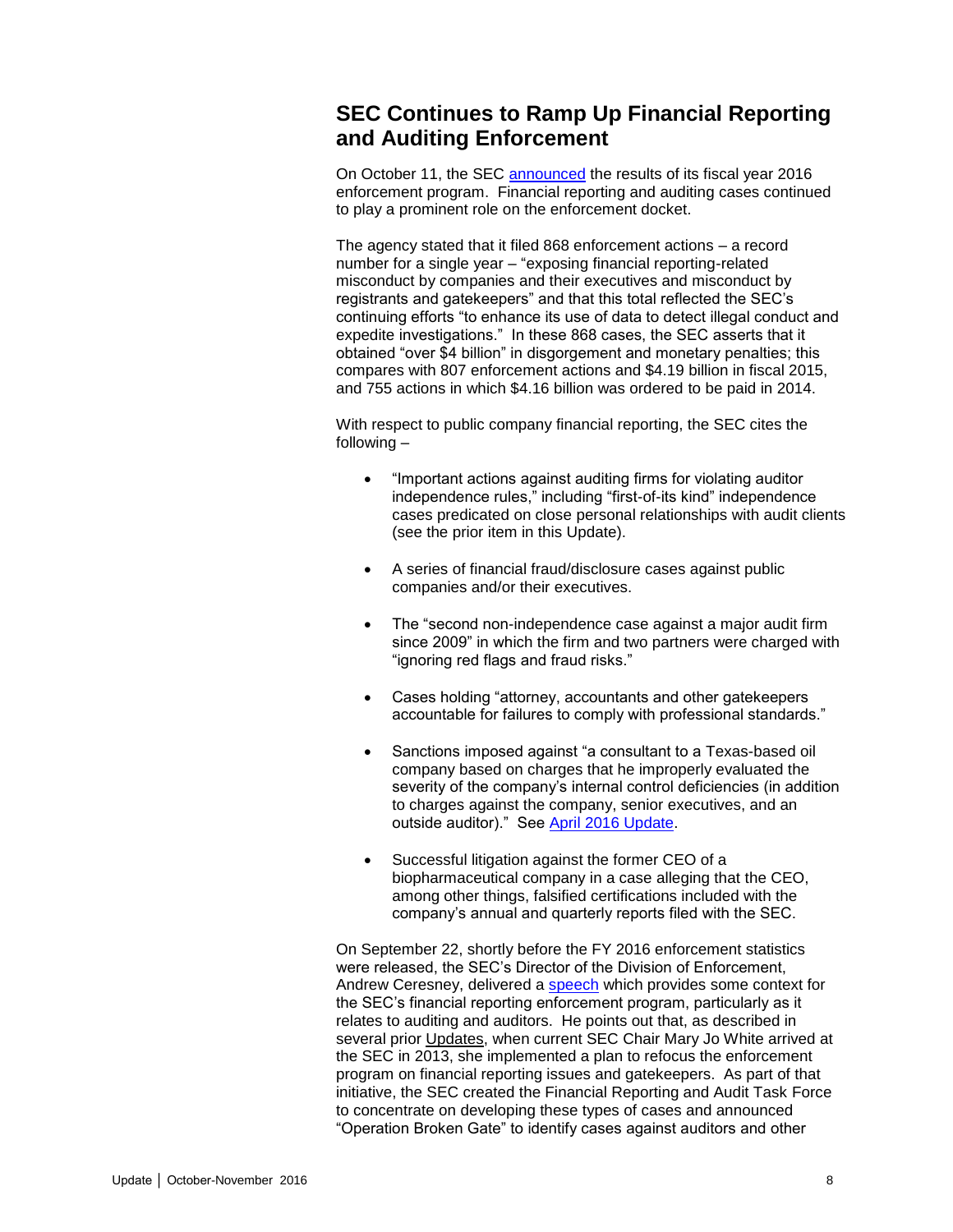financial reporting gatekeepers (such as attorneys and corporate directors).

Mr. Ceresney notes that "our renewed focus on financial reporting issues has resulted in a significant increase in the quality and quantity of financial reporting cases, and in numerous cases against auditors and audit firms, including smaller, mid-size, and national audit firms." After reviewing recent cases against public company auditors, he concludes with five lessons learned:

- First, before engaging with an audit client, auditors should ensure that the firm and its assigned personnel have sufficient capacity and competence to audit the client according to professional standards.
- Second, audits need to be properly planned and executed, with significant risks identified and addressed through adequate audit procedures. The planning process is key to the success of the audit and must be given adequate attention.
- Third, auditors need to exercise appropriate professional skepticism, gather sufficient appropriate audit evidence, adequately document work, and, particularly when there are red flags, require more sufficient evidential matter than representations from management.
- Fourth, auditors should consult internally when particularly troublesome issues arise. Firms must have knowledgeable personnel ready to assist in sensitive areas and those personnel, as well as the audit personnel, must be ready to hold the line against the client when their concerns are not addressed.
- Finally, firms must have robust monitoring processes and training on independence issues so that firms comply with independence requirements and so that individual auditors are aware of, and well-versed on, areas of potential independence violations.

Comment: The SEC's focus on financial reporting and financial reporting gatekeepers has been a major aspect of the Commission's enforcement program over the last several years. The risk that financial reporting lapses and internal control break-downs will trigger SEC enforcement action remains elevated. Although a few cases have been brought against audit committee members (see, e.g., April 2014 Update), companies, financial reporting management, and auditors remain the principal targets. An important issue to watch in 2017 is whether an new, post-election administration at the SEC will continue to treat financial reporting as an enforcement priority.

### <span id="page-8-0"></span>**The New Expectations Gap: ESG Disclosure**

According to a new PwC study, [Investors, corporates, and ESG: bridging](http://www.pwc.com/us/ESGpulse)  [the gap,](http://www.pwc.com/us/ESGpulse) increasing numbers of investors want companies to provide non-financial information concerning environmental, social and governance (ESG) matters to assist them in evaluating the company's risk profile and strategy. And, increasing numbers of companies make these kinds of disclosures – in fact, 81 percent of the S&P 500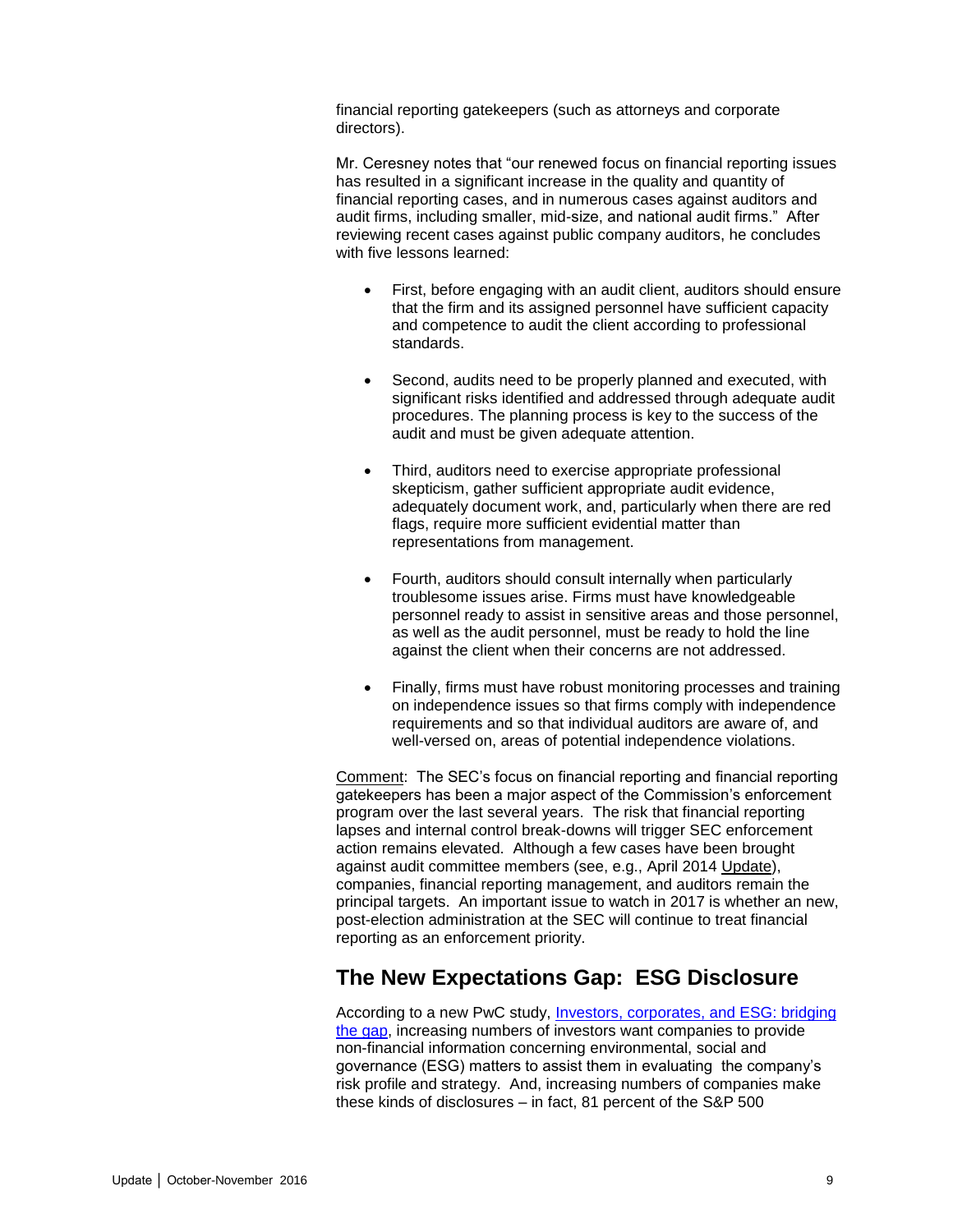issued a sustainability report in 2015. However, there are significant differences between the ESG disclosures that investors say they would find useful and what companies actually provide. The PwC report, released October 25, finds: "Investors realize that ESG factors are important, but there is a disconnect between what they want to know and what corporates disclose."

PwC surveyed 28 U.S.-based institutional investors, pension funds, and companies. The companies were in a variety of sectors, including technology, banking, industrial products, healthcare, retail and consumer, energy, and utilities. Roughly half of the corporate respondents had revenues in excess of \$30 billion, and just under 30 percent of the investor respondents had \$25 billion or more under management.

PwC findings that highlight the gap between investor expectations and company ESG disclosures include:

- Comparability of disclosure. Only 8 percent of institutional investors said that the ESG data disclosed by the companies in which they invested allowed them to make comparisons to other companies. In contrast, 60 percent of companies responded that the ESG data they disclose "make[s] it easy for investors to compare to other companies."
- Disclosure standards. While companies tend to use GRI's reporting model, investors seem to prefer SASB's standards:
	- o Eighty percent of companies reported that they follow GRI standards when disclosing ESG information. However, only 21 percent of investors said that they "would like to see information reported using GRI standards."
	- o Attitudes regarding SASB standards were reversed: Fortythree percent of investors would prefer disclosures based on SASB's standards, while none of the responding companies use SASB standards (which are currently provisional).

(The Global Reporting Initiative (GRI) has developed a reporting framework under which organizations of all types can disclose ESG information. The Sustainability Accounting Standards Board (SASB) has developed industry-specific ESG reporting standards designed to dovetail with materiality under the federal securities laws. See May 2014 Update.)

- Barriers to ESG disclosure. Twenty-one percent of companies said that a barrier to disclosing more ESG information was that investors won't act on the information, and 29 percent said that the company has only "limited data to share." Similarly, 29 percent of investors said that a barrier to more disclosure was the fact that companies think investors won't use the information. But, 21 percent of investors thought that "companies track other ESG data, but they're not sure what to disclose to satisfy investors."
- Quality of disclosure. All of the corporations surveyed said they were confident in the quality of the data they were releasing. Only 29 percent of investors shared that confidence.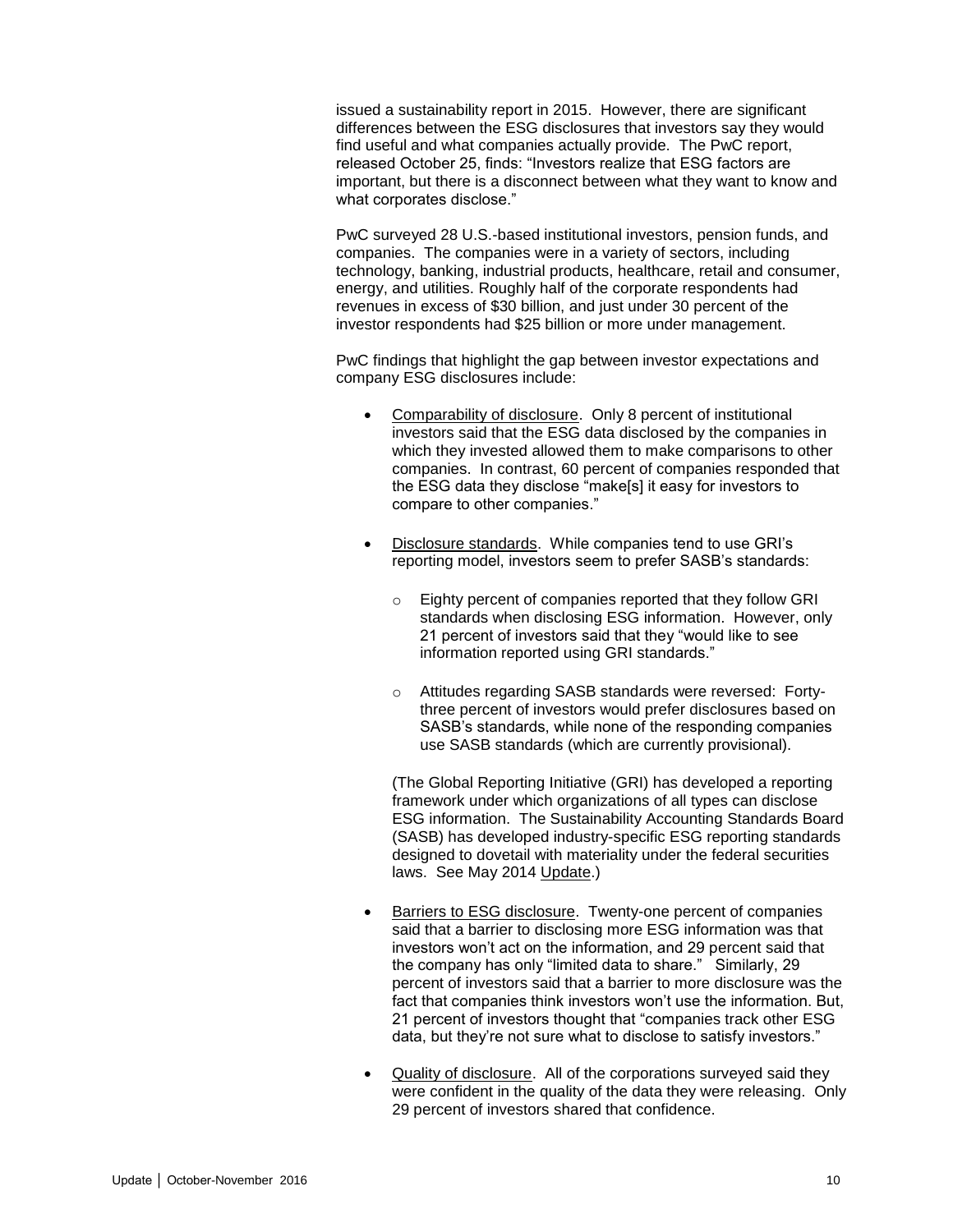Improving confidence. Forty-three percent of companies said that the company has ESG information certified or audited by an independent third party as a way of demonstrating that the information is of "acceptable quality." Surprisingly, however, only 36 percent of investors said that having ESG disclosures audited would make them "feel more confident in the quality of the ESG information" they receive. Instead, 36 percent of investors thought that having ESG disclosures incorporated into SEC filings would increase confidence in its quality. However, only seven percent of companies reported that they do in fact incorporate ESG claims into SEC filings "to signal higher quality."

Comment: Sustainability or ESG reporting has become common practice, and investor demand for these types of disclosures is like to continue to grow. Further, there is a possibility that some ESG reporting will become mandatory. As discussed in the [April 2016 Update,](http://www.bakermckenzie.com/-/media/files/insight/publications/2016/04/audit-committee-and-auditor-oversight-update/nl_na_auditupdate_apr16.pdf?la=en) the SEC has invited comment on its Regulation S-K disclosure requirements, including the possible mandatory sustainability reporting, and a many of the public comments urged the agency to adopt ESG disclosure rules. While a new, post-election leadership at the SEC may not follow this advice, it seems inevitable that ESG reporting, voluntary or mandatory, will be a major public company reporting issue in the future. Audit committees should give thought to what types of ESG information are most relevant to their investors and how to provide that information in a way that meets investor needs.

# **PCAOB 2015 Inspections Status Report**

As of November 9, the Board had not issued any additional 2015 inspection reports on the largest U.S. firms since the [September 2016](http://www.bakermckenzie.com/-/media/files/insight/publications/2016/09/audit-committee-auditor-oversight-update/nl_na_auditupdate_sep16.pdf?la=en)  [Update.](http://www.bakermckenzie.com/-/media/files/insight/publications/2016/09/audit-committee-auditor-oversight-update/nl_na_auditupdate_sep16.pdf?la=en) The two reports the Board has made public with respect to its 2015 inspections of the four largest U.S. accounting firms are summarized in the table below.

<span id="page-10-0"></span>

| 2015 Big Four Inspections (Reports Issued in 2016) |                    |                       |                      |            |
|----------------------------------------------------|--------------------|-----------------------|----------------------|------------|
| <u>Firm</u>                                        | <b>Report Date</b> | Engagements Inspected | Part I Deficiencies* | Percentage |
| Deloitte & Touche                                  | August 10, 2016    | 55                    | 13                   | 24%        |
| <b>PwC</b>                                         | August 10, 2016    | 55                    | 12                   | 22%        |

\* The PCAOB describes deficiencies that are included in Part I of an inspection report as "of such significance that it appeared to the inspection team that the Firm, at the time it issued its audit report, had not obtained sufficient appropriate audit evidence to support its opinion" on the financial statements or on internal control over financial reporting.

> After the PCAOB has made all of the 2015 Big Four firm inspection reports publicly available, the Update will present an overview of the PCAOB's inspection findings concerning these firms.

Comment: Audit committees should discuss the results of the firm's most recent PCAOB inspection with their engagement partner. If the company's audit is mentioned in either the public or nonpublic portion of